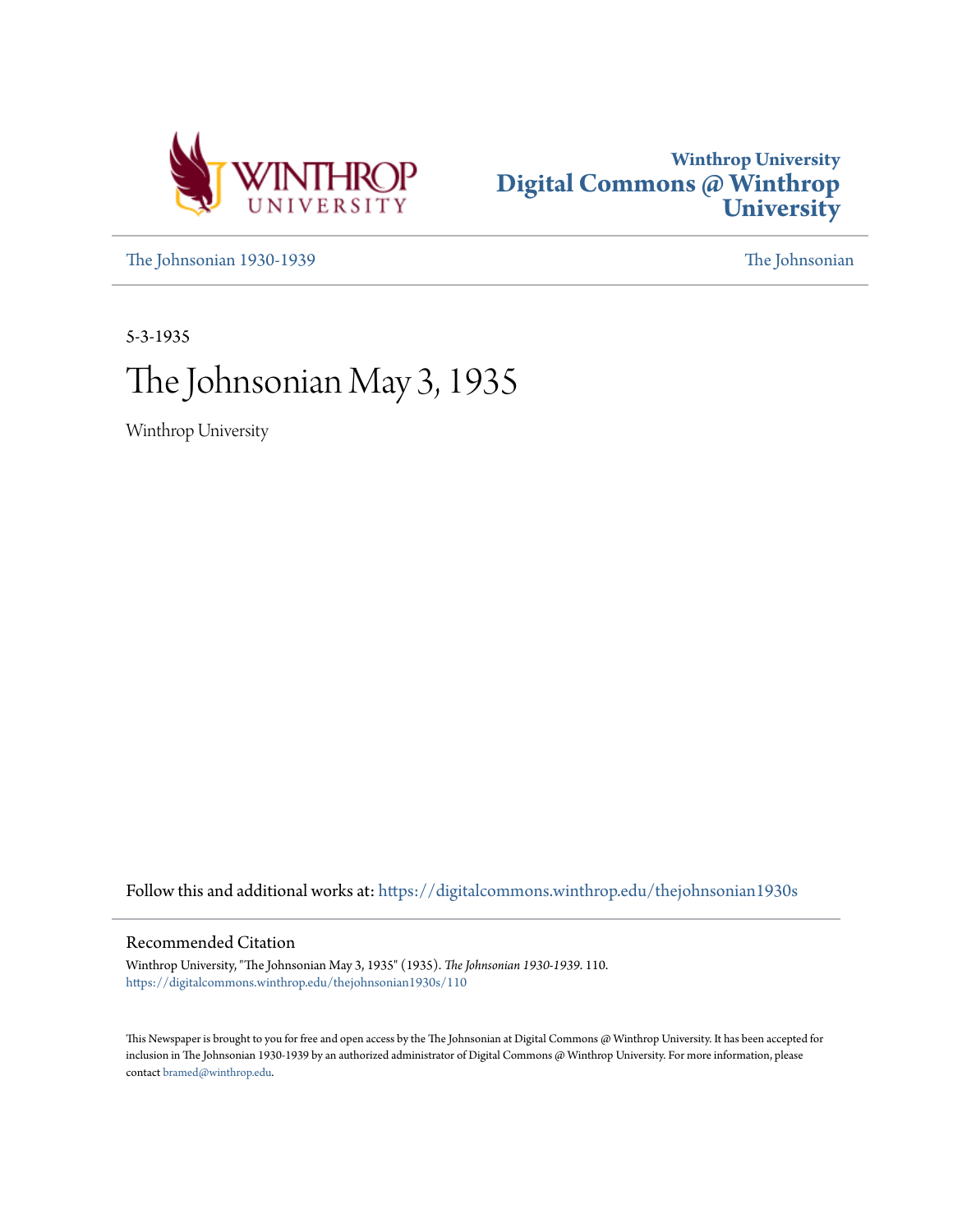# The Johnsonian HE OFFICIAL PUBLICATION OF THE STUDENT BODY

ROCK HILL SOUTH CAROLINA. FRIDAY MAY 2, 1933

**VOL. 12, NO. 25** 

# SENIORS MAKE TRIP JUNIOR CLASS ELECTS CHORAL SOCIETY GIVES TO WASHINGTON, D. C. REMAINING OFFICERS MUSICAL SELECTION

Spend Week-End at National Vice-President, Secretary, Treas-Presents Mendelssohn's "Elijah" Capital and See Places of Interest

Spelghia, A quartet, composed of Mary<br>Havasworth, Virginia Workman, Julia ren and Eva Fair, accompanied by Dr. Phelps Addresses Anne Louise



Sunday Night at Vespers

# **Anderson Graduates**

**Commencement Talks** 

DR. PHELPS ATTENDS MEETING FILELE'S ATTENDS MEETING<br>Shelton Phelps left yesterday for International D. C., where he will at-<br>a meeting of the American Coun-Sci<br>s. Education todow Me

cil on Education today. He will<br>temperow in time for the Junior rreeption.

# Stars In "Little Friend"





etal City, the real category appears on the category of Cheenville, is a member of the Massguerrs. La Cercle Francisco, and Kappa Gamma Nu So-Dr. Shelton Phelps made the com-

rg High at- memorient address at Blacksburg High m- School on Taraday evening, April 30.<br>17 Hr is also scheduled to make the Com-<br>18 Hr memorient address at Ceutral High<br>18 School, Charlotte, on Tuesday, May 7.

car,<br>Cryslal Theodore, of Greenville,<br>member of Wade Hampton Literation:<br>corrity and a distinguished student.<br>Joan Braid, of Hampton, is a men<br>or of the Sophomore Porum.

...<br>Б

.<br>strina Pardue, of Aiken, is a char-

or, a member of the Social Com-<br>e of the "T", and The Journal

child, Felicity, played by Nova Pilbean, The cast includes Matheson<br>Lang us the failure, Lydia Shervard as the modeler, Arthur<br>Wargetson, Jean Cadell, and Jimmy<br>Hangetson, Jean Cadell, and Jimmy<br>Hanley, "Little Friend" is nost-British production.<br>"Shanghai Mickey" will be the<br>dded attraction.

# OFFICERS FLECTED FOR ANNUAL MAY DAY RISING JUNIOR CLASS **FETE TOMORROW** Mary Balle, Vice-President: Dee

Bryant, Secretary; Anna-

belle Carroll, Treasurer

Ann Ware Will Be Crowned Queen of the May by Elizabeth Wylle

SUBSCRIPTION, \$1.00 A VEAR.

Devessel

# **CAROLINE CRUM WINS** ANNUAL PLAY CONTEST

Mary Louise Boylston Awarded Second Place in Event Suonsored By Literary Societies

From the distinguished students.<br>
Society and a distinguished student.<br>
Society and a distinguished student.<br>
Society and a distinguished student.<br>
For physical particle of Bamping and the Sophence Porum.<br>
In the physical

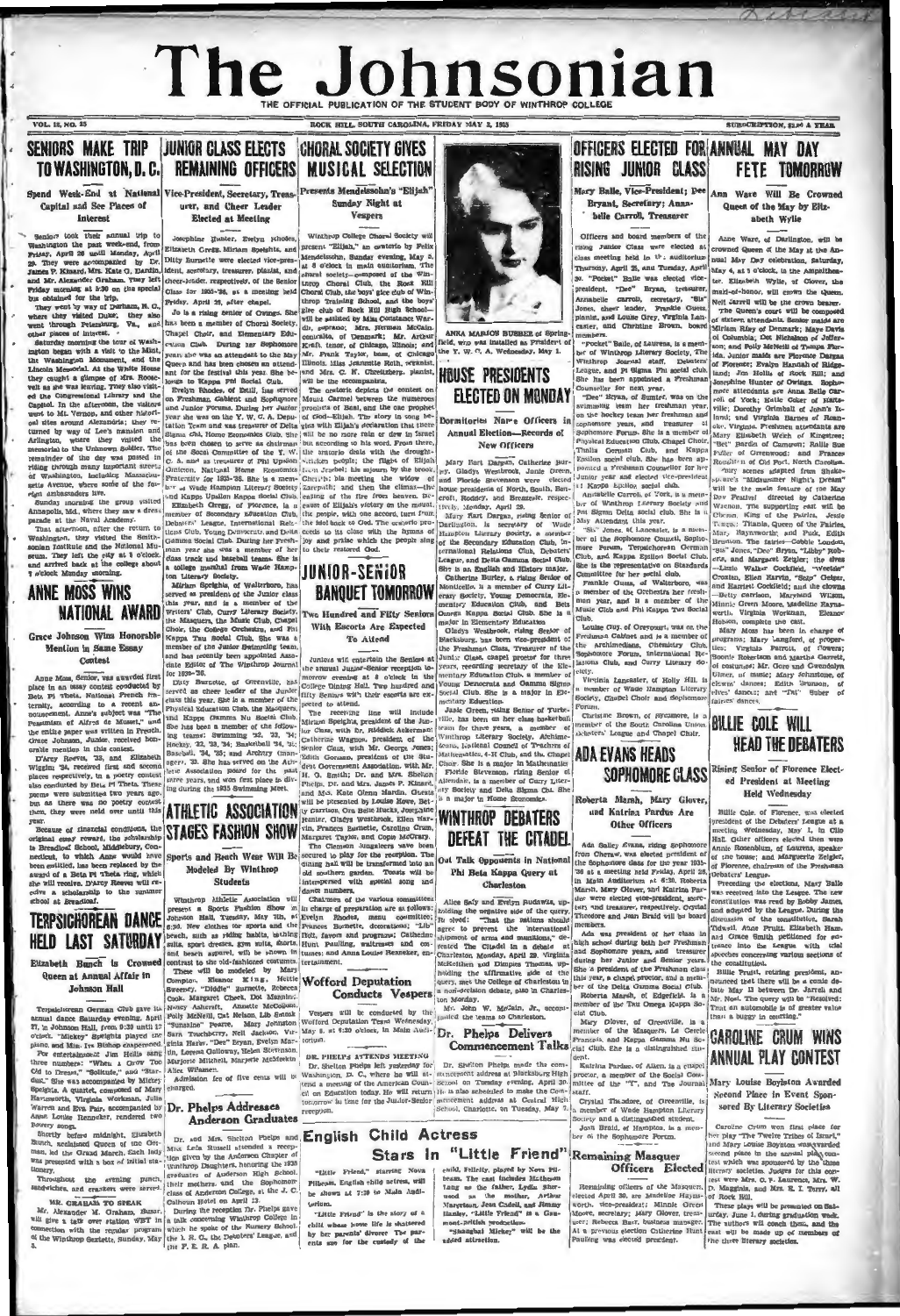# THE JOHNSONIAN

 $t$  Rody  $t$ The Official Organ of the St Per Yes

Ir 21, 1923, under the Act of March :<br>in Rock Hill, R. C. Mass



|                                                                                                                                                                                                                                                                                       | Question: Combiniting the fact that<br>the present system of quiet hour is not      | Diary Of A Maid In Uniform                                                                                                                                     | myself what I had better have this<br>opinion about; I answer myself that                                         | Philadelphia, Pa                            |
|---------------------------------------------------------------------------------------------------------------------------------------------------------------------------------------------------------------------------------------------------------------------------------------|-------------------------------------------------------------------------------------|----------------------------------------------------------------------------------------------------------------------------------------------------------------|-------------------------------------------------------------------------------------------------------------------|---------------------------------------------|
|                                                                                                                                                                                                                                                                                       | satisfactory, how could we build up a                                               |                                                                                                                                                                | I'll say my say about what has been                                                                               |                                             |
|                                                                                                                                                                                                                                                                                       | satisfactory system of extended light<br>cut?                                       | April 27: Arrive in Art Room this                                                                                                                              | rather conspicuous around here of late:                                                                           |                                             |
| Member of South Carolina Press Association and National Scholastic Asso.                                                                                                                                                                                                              | Mary Hart Dargan-Large numbers                                                      | morning feeling all Inspired. Am sure<br>my Muse is at last cooperating, Seeing                                                                                | bare legg.                                                                                                        |                                             |
|                                                                                                                                                                                                                                                                                       | of our student body agree in condemn-                                               |                                                                                                                                                                | Now, I take it, bare lags on the Win-<br>how the Pires of Genius are burning throp Campus are a sign, not only of | <b>Underwood Portable</b>                   |
| <b>EDITORIAL STAFF</b>                                                                                                                                                                                                                                                                | ing the regulation which requires that<br>lights must be out by 10:30, If we        | within me, my sister condescends to                                                                                                                            | spring, but of something more. It is                                                                              | <b>Typewriters, Stand-</b>                  |
|                                                                                                                                                                                                                                                                                       | wish to abolish this rule, it is only                                               | pose for me. With deft, sure strokes I                                                                                                                         | about this "something more" that I                                                                                |                                             |
|                                                                                                                                                                                                                                                                                       | reasonable that we should propose a                                                 | soon :Intah the portrait, With modest                                                                                                                          | wish to "opinionize."<br>As I see the problem, a woman's col-                                                     | ard and noiseles                            |
| <b>Husiness Manager</b>                                                                                                                                                                                                                                                               | better plan to take its place. Not being                                            | pride I present the Masterpicce for<br>Miss Dunn's approval. Wishing to en-                                                                                    | lege must take one of two opposite at-                                                                            |                                             |
| EVALYN HANNAH .<br>Assistant Business Manager                                                                                                                                                                                                                                         | strikingly original, I'm not able to pro-<br>pose an original plan which would pass | courage me she remarks, "That's a                                                                                                                              | titudes towards its students. It may                                                                              | <b>THE LONDON</b>                           |
|                                                                                                                                                                                                                                                                                       | the test of practicability. Therefore, 1                                            | lovely little still-life, dear. An onion.                                                                                                                      | wash its hands of all responsibility to-                                                                          |                                             |
| <b>RKPORTERS</b>                                                                                                                                                                                                                                                                      | propose a plan which I know to be                                                   | ian't it?"                                                                                                                                                     | wards them outside the class room; or,<br>more wisely, I think, it may accept the                                 | <b>PRINTERY</b>                             |
|                                                                                                                                                                                                                                                                                       | practical to some extent, for it is now                                             | April 28: Am in a religious play to-                                                                                                                           | fact, as does Winthrop, thet students                                                                             |                                             |
| Maryland Wilson, Harriet Finley, Mary Burgard, Alloe McNaky, Anne Moss, Pinky Webb, Dot Manning, Louise Hosenblum, Pinky Webb, Dot Wirginia McEkeltben.                                                                                                                               |                                                                                     | practiced at Coker College. Here the night. A long white num's costume is<br>studerts are allowed a certain number necessary and the only long white           | of the college are under its protection.                                                                          |                                             |
|                                                                                                                                                                                                                                                                                       |                                                                                     | of light cuts a month. At the beginning thing available is a sheet. Greatly fear                                                                               | If the college accepts full responsibil-                                                                          |                                             |
| <b>FRIDAY, MAY 3, 1935</b>                                                                                                                                                                                                                                                            |                                                                                     | of the month, each student is given I will be mistaken for an animated bale                                                                                    | ity for its students, the administration<br>has a serious and difficult task to per-                              |                                             |
|                                                                                                                                                                                                                                                                                       |                                                                                     | cards to cover the total number of of cotton. Still I valiantly wind a                                                                                         | form. On the one hand, detailed reg-                                                                              | <b>Riverview Dairy</b>                      |
| LITERARY SOCIETIES WAKE UP                                                                                                                                                                                                                                                            |                                                                                     | light cuts for the month. When a sirl couple of sheets about my Midriff-(of<br>finds it necessary to keep her light on course it took some time to determine   | ulations, derigned to hold students to a                                                                          | <b>Products Store</b>                       |
| Literary Societies are waking up; they are reorganizing. We                                                                                                                                                                                                                           | lute she hangs a light-cut card outside just where that was).                       |                                                                                                                                                                | reasonable standard of conduct, must                                                                              |                                             |
| hope that the reorganization will put an end to the marking-time                                                                                                                                                                                                                      | her door, and the night matron takes it                                             | I labor hard to improve my lobular                                                                                                                             | be formulated and saforced. On the<br>other hand, these regulations must not                                      | Ice Cream, Candy,                           |
| that they have done the last few years and begin a process of                                                                                                                                                                                                                         |                                                                                     | off when going her rounds. By this appearance. I pin and pin, and tuck                                                                                         | be so injudiciously multiplied as to                                                                              | Sandwiches                                  |
| going forward with other campus activities. A literary society plan students are allowed to study at and tuck; hut strangely when I finish I                                                                                                                                          |                                                                                     |                                                                                                                                                                | needlessly interfere with the students'                                                                           |                                             |
| was the beginning of the extra-curricular program at Winthrop; inight undisturbed when they find it look as if I were arrayed in-Sheets.<br>and throughout the years as that program has broadened, the lit- necessary, while they are not allowed I trundle out on the stage and get |                                                                                     |                                                                                                                                                                | pursuit of happiness. If the regulations                                                                          | "The Home of                                |
|                                                                                                                                                                                                                                                                                       |                                                                                     | to wear themselves out by sitting up entangled in a stray sheet. I manage                                                                                      | are too lax, the standard of conduct of                                                                           | Quality"                                    |
| erary societies have retained a distinct purpose: they have done                                                                                                                                                                                                                      |                                                                                     | until "the wee small hours" for night to discard it nonchalantly. Can only                                                                                     | some of the students will be lowered to<br>a point harmful both to the college and                                |                                             |
| a work which no other organization has touched.                                                                                                                                                                                                                                       | after night.                                                                        | hope the audience thinks it natural                                                                                                                            | to the students themselves. If, on the                                                                            |                                             |
| For a few years, however, the societies seemed to have lost<br>the life and the influence which was formerly theirs. This loss out to those we want to sleep even ding sheets.                                                                                                        |                                                                                     | Evelyn Rhodes-My sympathy goes and normal for nums to go about shed-                                                                                           | other hand, the college makes its bonds                                                                           |                                             |
| was regrettable not only because of the peculiar service which the at 10:30, and who haven't been                                                                                                                                                                                     |                                                                                     | April 29: Neighbors hold a public                                                                                                                              | too light, the resulting discontent and                                                                           | 有望的老年等第三位的名词复数的名词复数                         |
| societies should have rendered, but also hecause of the honor                                                                                                                                                                                                                         |                                                                                     | cramped, annoyed, and thwarted by meeting and resolve to clean out our                                                                                         | rebelliousness of spirit will work more<br>harm, perhaps, to both college and                                     |                                             |
| which it was the privilege of the societies to confer.                                                                                                                                                                                                                                |                                                                                     | not being allowed the satisfaction of room. All agree its present state is                                                                                     | students than would a lowered stand-                                                                              | Junior-Senior                               |
| With reorganization, however, interest is reviving. Tradition                                                                                                                                                                                                                         | cause of the 10:30 bell.                                                            | completing what they are doing be- pathogenic. Action is delayed a bit as<br>no one will volunteer or be coerced in-                                           | ard of conduct.                                                                                                   | Corsage made to                             |
| is not enough to keep an institution progressing; but tradition                                                                                                                                                                                                                       |                                                                                     | For the sake of the sleepy heads why to sweeping tha floor. Finally have to                                                                                    | To achieve a perfect mean between                                                                                 | please you!                                 |
| is an honorable thing. The Literary Societies are moving forward                                                                                                                                                                                                                      |                                                                                     | not quiet and "st home" by 10:30 for pay a maid a dollar to do it. Takes                                                                                       | these two extremes would require<br>superbuman tact and wisdom. And                                               |                                             |
| again under new force. If that movement keeps up, the members                                                                                                                                                                                                                         |                                                                                     | everybody, and "lights out" in all her two hours to finish this gargantuan                                                                                     | even though such a mean were once                                                                                 | <b>KIMBALL'S</b>                            |
| of the societies must shoulder up; for progress within an institu-                                                                                                                                                                                                                    |                                                                                     | rooms (including board members and task. Assortment of queer things comes<br>proctors) at 117 Then for the "night to light-from under the beds-among           | achieved, its virtue would be only tem-                                                                           |                                             |
| tion is progress within its members.                                                                                                                                                                                                                                                  |                                                                                     | owl" who enjoys her reading, writing them a naif-eaten banana, a switch of                                                                                     | porary; changing conditions in the life                                                                           | <b>Flowers for Every</b>                    |
|                                                                                                                                                                                                                                                                                       |                                                                                     | and knitting, provide a cozy lounging false-hair, three odd shoes, a strange                                                                                   | outside the college would necessitate                                                                             | Occasion                                    |
| <b>SOCKS AGAIN</b>                                                                                                                                                                                                                                                                    | room on each hall in which good strong hat, and a rat's nest.                       |                                                                                                                                                                | changes within. The administration,<br>then, can only seek to add those reg-                                      |                                             |
| Again we must bring up the topic of short socks.                                                                                                                                                                                                                                      | lights burn from 11 until the girl cap-                                             | It is more a reclaiming of lost, stolen,                                                                                                                       | ulations required to meet new needs                                                                               |                                             |
| We are glad to be able to wear them; we all know that; but do                                                                                                                                                                                                                         | able of budgeting Ler own alceping                                                  | and borrowed goods than a cleaning<br>schedule turns them off, and goes to up. As each article is rescued from the                                             | and, what is equally important, 'o                                                                                |                                             |
| we show it? When a privilege is granted, appreciation is generally                                                                                                                                                                                                                    |                                                                                     | bed. normally sleepy, with unfinished depths of the closet or from behind the                                                                                  | eliminate those that are both irksome                                                                             |                                             |
| shown for it. Probably the best way for us to show our apprecia-                                                                                                                                                                                                                      | tasks off her mind.                                                                 | radiator, some neighbor steps forth to                                                                                                                         | and no longer necessary.<br>That is where have legs come in. Ten                                                  | For Photographs of                          |
| tion is by adhering closely to the regulations that were necessarily                                                                                                                                                                                                                  |                                                                                     | Fearl Carter-For a student body claim it. Place looks as if a swarm of                                                                                         | years ago bere legs would have seemed                                                                             |                                             |
| made when the privilege was granted us.                                                                                                                                                                                                                                               |                                                                                     | as 'arge as this, I propose a plan that locusts has been by. Climax is reached<br>each girl be in her room and absolutely, when one friend finds a pair of her | somewhat objectionable; today they                                                                                | Quality                                     |
| But are we doing that? Judging by the numbers of "short-                                                                                                                                                                                                                              |                                                                                     | quiet by ten-thirty and then cut her shoes-one hanging on a doorknob and                                                                                       | seem to me not in the least so. The                                                                               |                                             |
| socked" students down town every day, we are not.                                                                                                                                                                                                                                     | light off whenever she sees fit. It would the other on the ceiling light.           |                                                                                                                                                                | "something more" that they are a sign<br>of is the evidence they give that the                                    | come to                                     |
| Let's remember that a privilege was granted us, that we appre-                                                                                                                                                                                                                        | be next to impossible to say that each                                              | Room is now too clean to be com-                                                                                                                               | udministration is constantly seeking to                                                                           | <b>THACKSTON'S</b>                          |
| ciated it, and that we can easily show our appreciation. Let's not                                                                                                                                                                                                                    |                                                                                     | girl must cut her light off at eleven- fortable. It has an unfamiliar atmos-<br>thirty or iwelve o'clock unless we phere. Will replace its blissful filth as   | hold to an acceptable mean.                                                                                       |                                             |
| have people saying of us, "Give them an inch and they take a                                                                                                                                                                                                                          | change our present system of Student soon as possible.                              |                                                                                                                                                                |                                                                                                                   | <b>STUDIOS</b>                              |
| mile!"                                                                                                                                                                                                                                                                                | Government. One board member on                                                     | April 30: Spend whole study pariod                                                                                                                             |                                                                                                                   |                                             |
| WHAT DO YOU READ?                                                                                                                                                                                                                                                                     |                                                                                     | each hall cannot possibly stay up each trying to attain a Sireniah Look. Pol-                                                                                  | <b>BLUE SPECTATOR</b>                                                                                             |                                             |
| Someone once said that he pitied the man who had never read                                                                                                                                                                                                                           |                                                                                     | night until eleven-thirty or twelve low recipe for making eye lashes stand                                                                                     |                                                                                                                   |                                             |
| a book. We would agree with him, for such a man is in a deplor- has her lights out at the appointed brush diligently for half an hour. When                                                                                                                                           |                                                                                     | n'clock to see that everyone on her hall up. Cake with powder and vaseline and                                                                                 | We hear most exciting versions of                                                                                 | <b>IONACIONALISIS EXTRACTEURINE ENERGIE</b> |
| able state. He has missed some of the greatest treasures possible time. So why not let each girl be her I wiew the result in the mirror, I find                                                                                                                                       |                                                                                     |                                                                                                                                                                | the Washington trip. Nelly Coggins has                                                                            |                                             |
| to attain-the golden thoughts of the ages stored in their vaults own judge; and by all means let's en- that instead of the expected ravishing                                                                                                                                         |                                                                                     |                                                                                                                                                                | been "spreading the news" around the                                                                              | Appetites must be                           |
|                                                                                                                                                                                                                                                                                       | courage good judgment.                                                              | effect, I only manage to look like a pup-                                                                                                                      | campus much too liberally to suit a                                                                               | satisfied. Do it the                        |
| books. But yet this man possibly could have an excuse. After<br>all, there are those who cannot read.                                                                                                                                                                                 | Helen Perrin-An extended light cut py with sore eyes.                               |                                                                                                                                                                | certain dignified Seplor. (She threat-<br>ens annihilation if her name appears.)                                  | easiest and best way                        |
| We would point out to you a man more to be pitted than any work out. If each girl were sllowed so                                                                                                                                                                                     | system would be rather difficult to                                                 |                                                                                                                                                                | Dr. G. G. Naudain volunteers to                                                                                   | by stopping at                              |
| other. That man is the one who never reads a book or any litera- many late lights a mouth, it would!                                                                                                                                                                                  |                                                                                     | $Q$ <sup><math>  </math></sup> $D$ $V$ $C$                                                                                                                     | call out the reserve officers for those                                                                           |                                             |
|                                                                                                                                                                                                                                                                                       |                                                                                     |                                                                                                                                                                |                                                                                                                   |                                             |

We would point out to you a man more to be pitied than any other. That man is the one who never reads a book or any litera-<br>ture worth reading. That man is the one who pever reads a book or any literathe revels of licentious composition, that he becomes entangled<br>as a fly in spider's web. Incipiently his mind is vitiated and finally<br>his whole being becomes so poisoned that his aspirations to and endowned of the higher arts becomes impossible. All other than<br>the lure of the erotic and exhorbitant is repellent.

The man in the gutter is always to be pitled and even sometimes despised for his frivolous immoderateness and invertebrateness.<br>But how much more despicable and pitiable is the man whose mind is reveling in the gutter. The man may be picked up from<br>its low place, but the mind is a hard thing to reach and even

# 

| Things We Could Anathan This bight." | Arabella: "A drunk man |
|--------------------------------------|------------------------|



THE JOHNSONIAN

will please



 $\alpha$  $\cdot$  Const. alow the fact that Coundering the fact that<br>priem of quiet hour is not<br>how could we build up a<br>putem of exiended light ry, how con<br>ry, how con<br>ry system

compass poor puesses and the rather difficult to the set of the set of the rather difficult is the set of the set of the set of the set of the set of the set of the set of the set of the set of the set of the set of the s

NOTICE! review:<br>
a member of the Federation of<br>
al Citals who have not done at<br>
please pay their dues of \$1,00<br>
the Federation page. Citals who<br>
is not paid will be ineligible to<br>
office in the Federation next ig.

m M. Jan save a r nt versus Preulty), or to demi he fact that the fac sinions now and then-whateve ne Paculty Opi tion, Natur Diary Of A Maid In Uniform

## some racuty opinion. rate on this raelf that I'll say my say about wh April 27: Arrive in Art Room th

**FACULTY OPINION** 

ulty really doe

 $\frac{1}{\sqrt{2}}$   $\frac{1}{\sqrt{2}}$ 

the Waanispon trip, Neily Cogtins has<br>been "spreading the news" around the campus much too liberally to suit a<br>general method of the news around the certain displified Sechor. (She in<br>reast-<br> $\ldots$ . Dr. O. O. Nautkin volum

don,-1:  $\sigma_1$  outsided.<br>
Theatical authorities claim the Democratic processes phrase for the<br>material. An actor, it is overcome by said, who had false ... Though<br>
the manager, would be given if parts  $[1y \mod 100]$ <br>
to min

Cash TEXTBOOKS

talations

The Zavelle Company

1330 West Montgomery Avenue

Cash

1806000

**ADAM'S LUNCH STAND** 

For Food That is Tasty

**CAROLINA CAFE** 

**REID'S** 

**FLOWER SHOP** 

Junior-Senior Reception Corsages, Roses, Orchids, Gardenias

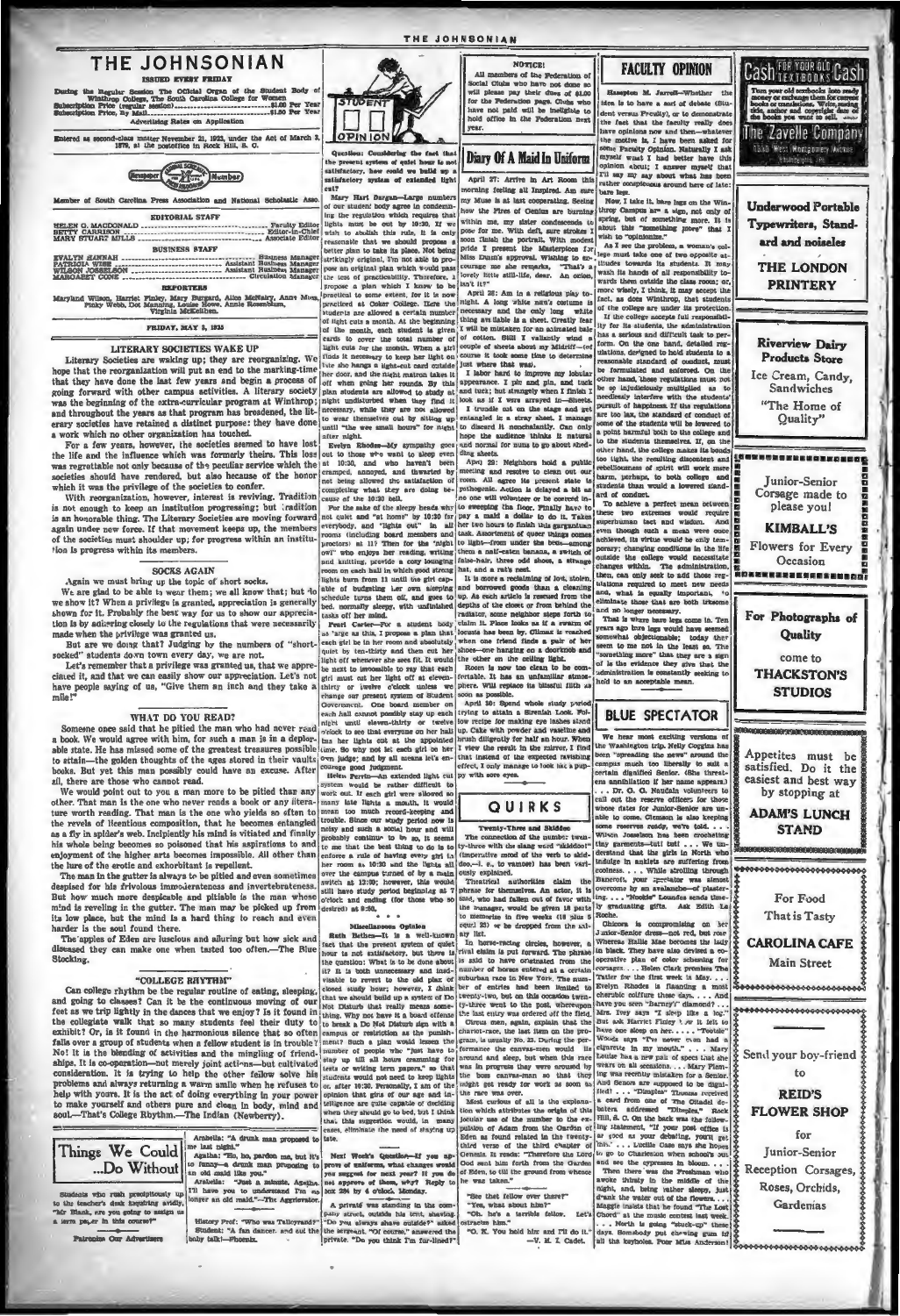(SOKOORGOKOORDEGOKOORGOKOKONOMINGOKOORGO oquignole End Permane<br>\$3.00<br>Shampoo and Set, 50c Gym-Cracks NOTICE<br>
NOTICE<br>
Teyhound Bus Schedules Effective May 1, 1935<br>
" ated in All Dormitories, Also Joynes Hall.<br>
Consult Agent--E. B. Russell-at News-Y's and Other Y's **MUSICAL NOTES INFORMED STATES AND UTIDE TS AND UTIDE TS (CONSIDENT SURFACT TO THE SURFACT THE CAN ARRESS (The Interaction control in the sum and warm weather" which the sum and warm weaker" between the sum and warm with discussions of** nges in Orayh ORREST BEAUTY SHOP Winthron College Department of Mu- $C<sub>0</sub>$ GRETHOUND LINES ted Claudia Smith and Helon Fhone 555<br>The was all the second and the second and the second and the second and second and second and second and second Scott, pla ts, in a graduating recital Thursday night, April 25, in Music Hall antronay might, April 25, in equate East<br>auditorium. Mary Moss, soprano, and<br>Argen: Olbson, contralto, accompanied<br>by Gene Arant, antisted with the reic is in the air at some pla<br>but it is best found at WORKMAN-GREE For the week-end of your May-Day and The program for the evening was as Trade Street Junior-Senior you'll want to look your best. Sonta Ops 10, No. 1, Beethoven: First Unfolding, Lover in the Lane, Re  $S_{\text{PR}}$ ction: Life of a R Esterat **BAKER'S SHOE RENURY** aoss.<br>Variations Berieuses Op. 54, Me \*\*\*\*\*\*\*\*\*\*\*\*\*\*\*\*\*\*\*\*\*\*\*\*\* -Helen S swalin "elect" her hither and you.<br>
"Hank" Wilson's and John" will be a more "electric power and your". (condities a<br> $50^\circ$  premotion and allocate the "turns" (condities for premotion<br>predictive state"). (condities in the Oyril Scott; Tr Noting in Swille, Walter Nelmann;<br>
The Nighting<br>
in Limit-Telen Scott, The Shall Pree Eins Freeh (The Messian, Hand Pree Eins Freeh CTs<br>
Eins, Handel; Aria "CTs Pare Ser-<br>
Vales in Gaarp minor, Crapin, Noting<br>
in Limits in ting in Seville, Walte GOOD DRUG CO. Your Headquarters for Cosmetics, Complete line of Max P Hay, Princess Pat, El ech Arden. Engraved Evening in Paris Dusling Porcher with Perfume. Page 14  $Cards...$ Latest type styles in<br>engraving and most<br>reasonable prices at of Music of W  $\sqrt{2}$  as Hoffman and Neil at tennial colleges presented for Muile of Winkings Hoffman and Neil at tennial colleges presented Showh Patts, planks, in Herrick Moore playing leap freel their grantinding recision of the mod **BIGGERS BROTHERS, Inc.** ever known. **Wholesale Dealers** The Record Printing Co. Fruits, Vegetables and Country Produce to the baseball field! Incorps ROGER BROOKS, Ma oprano.<br>The program was as fol 501-3-5 B. College Street by lance Phone 3,3137 Phone 164 am's little expression). Belva Craig walking a balance board!<br>Dr. Jarrell and Little Nell playing Sonata, Op. 14, No. 1, Seeond and<br>Third Movements, Beethovcu; Sarah \*\*\*\*\*\*\*\*\*\*\*\*\*\*\*\*\* son St., In the se or. Jarren and Little reci playing<br>on the sliding board!<br>Tirzah "Mae" staying away from<br>baseball practice to drink prune juice. **BOARDIN' HOUSE BLUES** Faris. "Come Sweet Morning." Gld Freuch "The Plaher's Widow," Clara Edwards;<br>"At Parting," Jame, Rogers; Virginia Mr. Jones "winding up"---mairidan, we have a tennis backboard; but it meet a<br>set and the ones who need it meet as we have a tennis backboard; but it use<br>it meet the ones who need it meet and the strain at the state with b Mr. Jones "winding up"-individual, If you on't know anything about it Uniforms neatly cleaned and pressed come If you only known anything about it<br>just not increase anything about it is like to prechect <sup>-----</sup>bin the<br>shelter of your own four sends after the shelter of your own four sends after<br>the shelter of your own four sends a Clarke **ELDER'S** Bonata p. 78, 'Adagio Cantabile,"<br>Allegro Aasal," Besthoven; Mary Sansta p. 76, 'Adagio Orntabile,''<br> "Aliegro Aaci,'' Besthoven; Mary Louise Boylicia, "Semberen; Mary Louise Bester, "Sans were a water, des alles, Aria, Two Arabic Cone Philo Day ("Denoth Butterfly"), Pacchi, 27 Electric from Meats, Groceries Produce **SHERER'S** We have it, We will get it, Modern Methods or it's not in town. **ELDER'S** erto in F sharp mino<br>mt, Hiller; Mary Loui newhere, but it see to be put sor that three chairs in one bed is a little rdone; and it does look like an ston.<br>
Julia Varren accompanded Virginia<br>
Julia Varren accompanded Virginia<br>
Clarke and Bekiy Rippe Brown accom-<br>
Den Den Schein (Barke Brown)<br>
Winthop College acting ences<br>
Bekiy kippe Brown.<br>
Winthop College acting ences overwhere, and a worst base and the base and the following product that is the wall. And did you know that one had to disply a precious nitch in the popular hallway? nied Virgini ter Ch  $m<sub>S</sub>$ THE HIT OF THE WEEK Is not out of bounds to **GIFTS FOR MEN! Students** Every night on second floor 8<br>here's a good old fashloned revive Clothing Co precious micro may popular intensity and the state and the AS of the privacy—well, there yield have by the privacy of the match, and the state and the proton of the match of the match of the match of the state of the stat As for privacy-well, there just isn there's a good old issuements in Orner The cager crowds congregate in Orner and await the starting sig-<br>nal from and await the starting sig-<br>nal from leader Callie Crum. Then the Brother!  $\sim$  and from its<br>action of the Sattler California. Then the contraction of the function<br>is contracted to the contraction of the contraction of the contraction<br>of the contraction of the contraction of the contraction of t Father! Visit Sweetheart! MARSHALL OIL<br>COMPANY Regardless of the occasion, you will always find suitable gifts for to improve your car. men at Hoyls Clothiers, just around the cornor, but it pays! Dependable and Dr. Shiner Speaks To superb servicel Winthrop Students **Hovis Clothiers** Dr. William A. Bhiter spoke is closed Tuesday, April 30, an the small pletter at Woman. He is corrected to give the space of "hand the Sphere of "hand state point" the corrected polarity of the first state of "hand strep 666666666 morning you turn over and stretch with<br>the other poor victims who were one your melghbors but now are fellow-<br>sufferers, then sit up in bed, because<br>standing room is taken, and don the<br>standing room is taken, and don the **Excellent Service! Committee Chairmen** Anything needed in **Named By Students Named Dy JULucines** (i.e. line means (i.e. the present, he has deen of the Suite of the Suite of the Suite of the Suite of Association elected Wednesday, May 1.) After the chapter between the stress are at folders: Marga standing room is taken, and don the same<br>rest of the receiving from the delaye. About break-trieving from the delaye. About break-<br>fast time, after you have occident to the standard standard standard standard standard sta gasoline and oil. WHITE OIL CO. **Everyday Specials** Come to See Us. bers of the Book and Key such the Share at a tea Tuesday afternoon at 4:30 in Johnson Hall, Addi-<br>croson at 4:30 in Johnson Hall, Addi-<br>toual guests were Cr. Phelps and the<br>members of Phi Beta Kappa on the your trunk for another is simply out of<br>
Your constant for another is simply out of<br>
Like degrading.<br>
The quantion,<br>
All day longer the constants to study in<br>
(Inte likewary than to perchable to study in<br>
(Intel likewary Junis Face Cream Winthrop faculty, Dr. Elimbeth John-Visit on. Dr. Donnis Martin, Dr. Helen Bus **Coca-Cola Bottling** For Legion Post<br>
For Legion Post<br>
Frocessor Entret Ure ave a visite professor Entret Over ave a visite professor Entret de meeting of the Fremchan Legion.<br>
The Care Green, heat of the Bi-Thursday aight. April 25. He was a Armand's Symphonie Powder ....<br>Woodbury's Facial Cream Company on these warm days Kleenex . Mum ... for the pause that Oderono, any strength \_\_\_\_\_\_\_\_\_\_\_\_\_\_ truly refreshes. Hudnut Dusting Powder ........... 000000000000000000 Pepsodent Tooth Paste \_\_\_\_\_\_\_\_\_\_\_\_\_\_ -------------------------For a Safe and Sound What the future holds as figured out by students in the University of Minnessia law achool at Minnes polls: "A" nen make the teachers. security call on She is went<br>She are gone,<br>I no can see her<br>Sha no can see me.<br>Don't it awful? Ratterree's Drug Store, Inc. Independent slang for policeman **Insurance Agency** Bulldog Drugs at Reasonable Prices "C" men make the money.<br>"And," added a wit, "the 'D' Petronize Our Advert The Parier-Vou.

THE JOHNSONIAN

\$1.00

\$1.00

Charlotte, N. C.

 $250$ 

 $.15<sub>c</sub>$ 

**R<sub>R</sub>** 

 $25c$ 

 $\overline{25c}$ 

 $19c$ 

The

 $30<sub>0</sub>$ 

3be

 $33<sub>e</sub>$ 

984

 $33<sub>c</sub>$ 

.10c and 33c